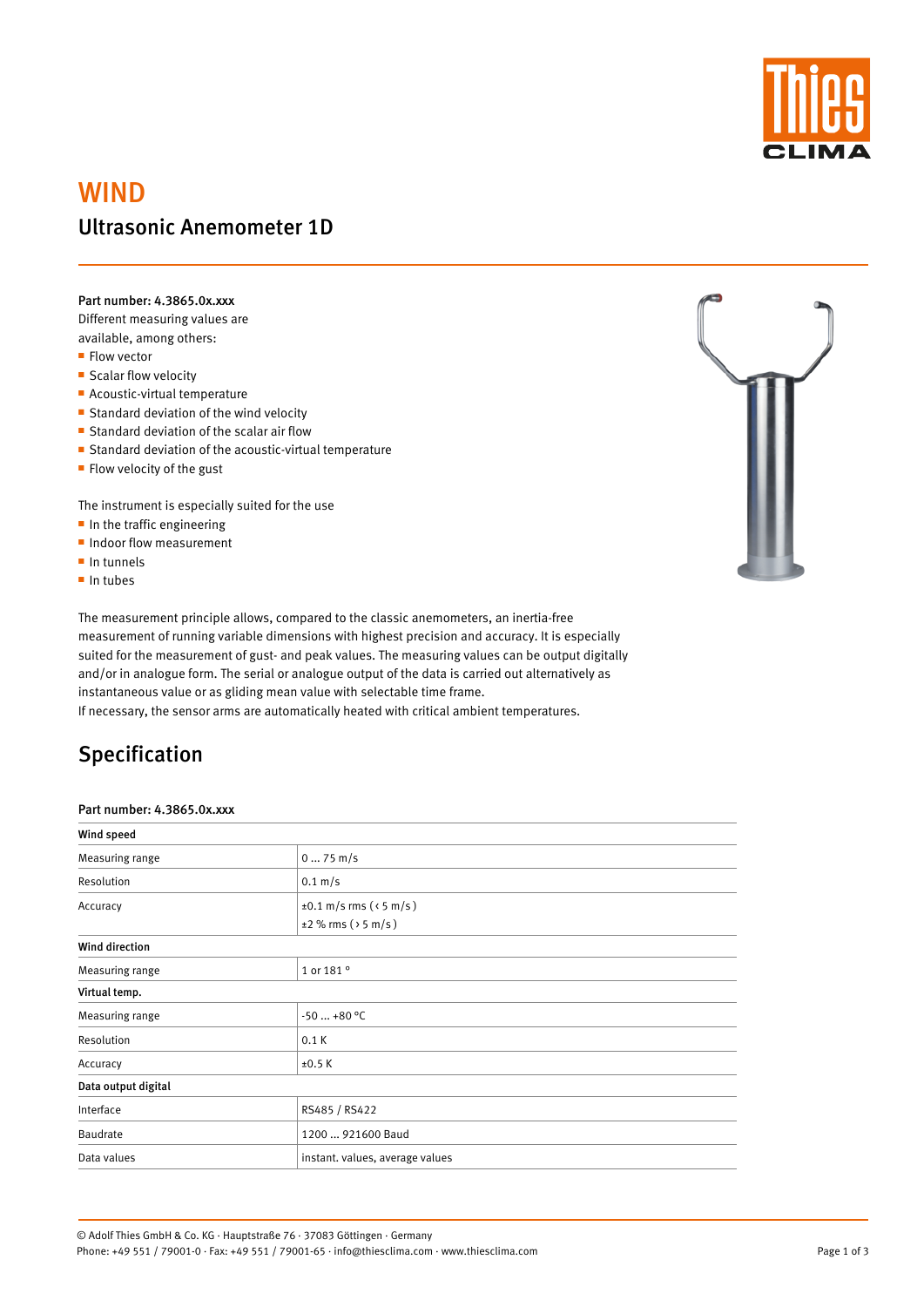

| Output range             | 1 per 10 msec up to             |  |  |  |
|--------------------------|---------------------------------|--|--|--|
|                          | 1 per 60 sec                    |  |  |  |
| Status signals           | heating, distance error         |  |  |  |
| Data output analog       |                                 |  |  |  |
| Wind speed               | 020mA                           |  |  |  |
|                          | 4  20 mA                        |  |  |  |
|                          | 010V                            |  |  |  |
|                          | 210V                            |  |  |  |
| Stromausgang             | max. 400                        |  |  |  |
| Voltage output           | min. 4000                       |  |  |  |
| Resolution               | 16 bit                          |  |  |  |
| <b>Operating voltage</b> |                                 |  |  |  |
| Electronic               | 8  42 V DC or                   |  |  |  |
|                          | 12  28 V AC / 2.5 W             |  |  |  |
| Heating                  | 24 V AC/DC, typ 40 W            |  |  |  |
| General                  |                                 |  |  |  |
| <b>Bus operation</b>     | up to 98 sensors                |  |  |  |
| Electr. connection       | 5 m cable                       |  |  |  |
| Mounting                 | plate with holes                |  |  |  |
| Housing                  | stainless stell (V4A) AiSi316Ti |  |  |  |
| Protection               | IP 67                           |  |  |  |
| Dimension                | 424 mm x 287 mm                 |  |  |  |
| Weight                   | 2.5 kg                          |  |  |  |

## Versions

### As per 4.3865.0x.xxx, but:

### Product number 4.3865.00.340

| Data output digital |                          |  |  |
|---------------------|--------------------------|--|--|
| Baudrate            | 9600 Baud                |  |  |
| Duplex mode         | Full duplex              |  |  |
| Data telegram       | VDT-Telegram (Telegram2) |  |  |
| Output range        | 10 per 1 sec             |  |  |

### Product number 4.3865.01.310

#### Data output digital

| $\overline{\phantom{a}}$ |                            |  |  |
|--------------------------|----------------------------|--|--|
| Baudrate                 | 9600 Baud                  |  |  |
| Duplex mode              | Half duplex                |  |  |
| Data telegram            | no independent data output |  |  |
| Data output analog       |                            |  |  |
| Type                     | 3x420mA                    |  |  |

Page 2 of 3

© Adolf Thies GmbH & Co. KG · Hauptstraße 76 · 37083 Göttingen · Germany Phone: +49 551 / 79001-0 · Fax: +49 551 / 79001-65 · info@thiesclima.com · www.thiesclima.com